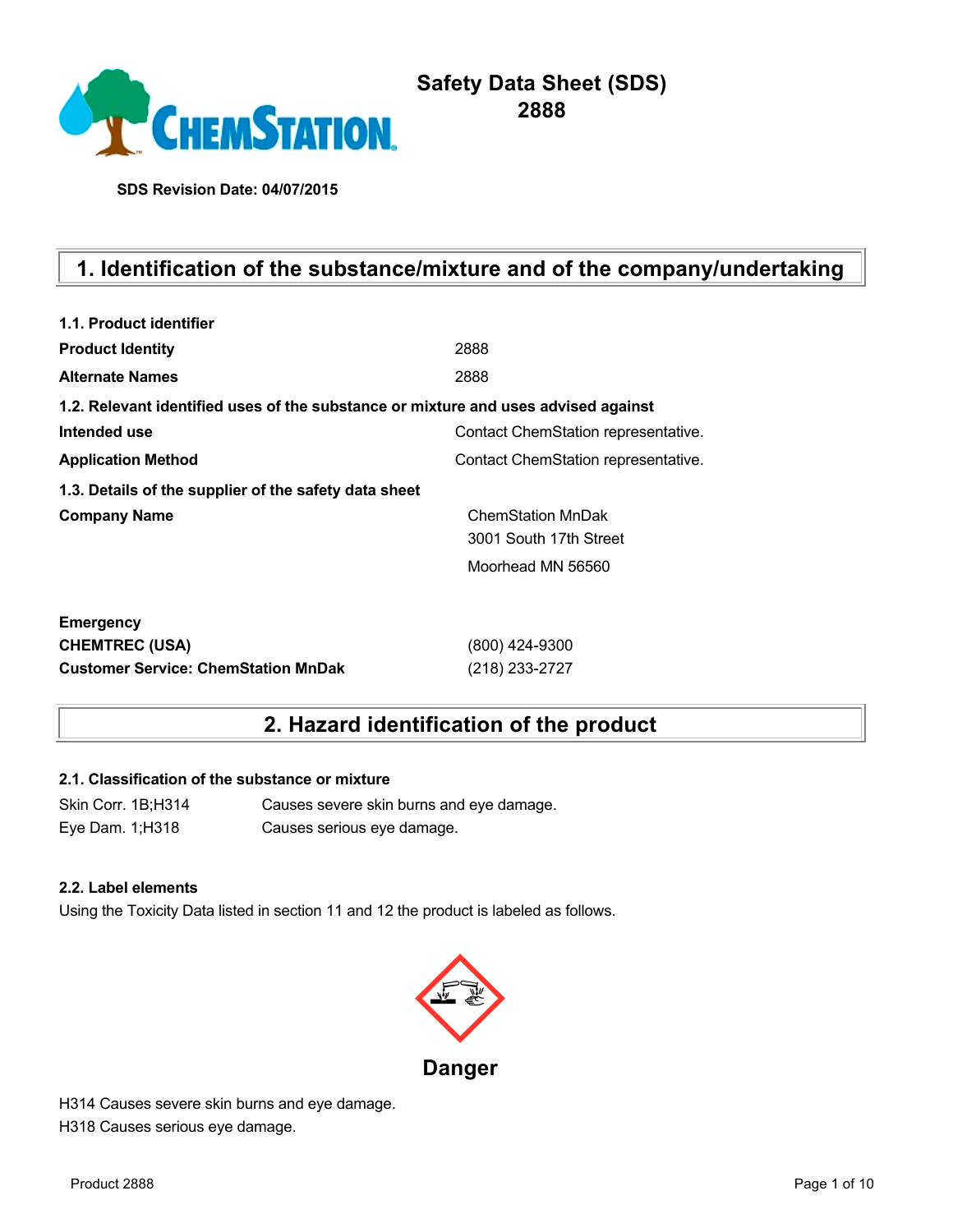### **[Prevention]:**

P260 Do not breathe mist / vapors / spray.

P264 Wash thoroughly after handling.

P280 Wear protective gloves / eye protection / face protection.

### **[Response]:**

P301+330+331 IF SWALLOWED: Rinse mouth. Do NOT induce vomiting.

P303+361+353 IF ON SKIN (or hair): Remove / Take off immediately all contaminated clothing. Rinse skin with water / shower.

P304+340 IF INHALED: Remove victim to fresh air and keep at rest in a position comfortable for breathing.

P305+351+338 IF IN EYES: Rinse continuously with water for several minutes. Remove contact lenses if present and easy to do - continue rinsing.

P310 Immediately call a POISON CENTER or doctor / physician.

P363 Wash contaminated clothing before reuse.

### **[Storage]:**

P405 Store locked up.

### **[Disposal]:**

P501 Dispose of contents / container in accordance with local / national regulations.

## **3. Composition/information on ingredients**

This product contains the following substances that present a hazard within the meaning of the relevant State and Federal Hazardous Substances regulations.

| Ingredient/Chemical Designations                              | Weight %   | <b>GHS Classification</b>                                         | <b>Notes</b> |
|---------------------------------------------------------------|------------|-------------------------------------------------------------------|--------------|
| Potassium hydroxide.<br>CAS Number: 0001310-58-3              | $1.0 - 10$ | Acute Tox. 4:H302<br>Skin Corr. 1A:H314                           | [1][2]       |
| <b>Sodium silicate</b><br><b>CAS Number:</b><br>0001344-09-8  | $1.0 - 10$ | Acute Tox. 4:H302<br>Skin Irrit. 2;H315<br><b>Eye Dam. 1:H318</b> | [1]          |
| Sodium hydroxide<br>CAS Number: 0001310-73-2                  | $1.0 - 10$ | Skin Corr. 1A:H314<br>Acute Tox. 4:H312                           | [1][2]       |
| <b>Tetrasodium EDTA</b><br><b>CAS Number:</b><br>0000064-02-8 | $1.0 - 10$ | Acute Tox. 4:H302<br><b>Eye Dam. 1;H318</b>                       | [1]          |

[1] Substance classified with a health or environmental hazard.

[2] Substance with a workplace exposure limit.

[3] PBT-substance or vPvB-substance.

\*The full texts of the phrases are shown in Section 16.

## **4. First aid measures**

#### **4.1. Description of first aid measures**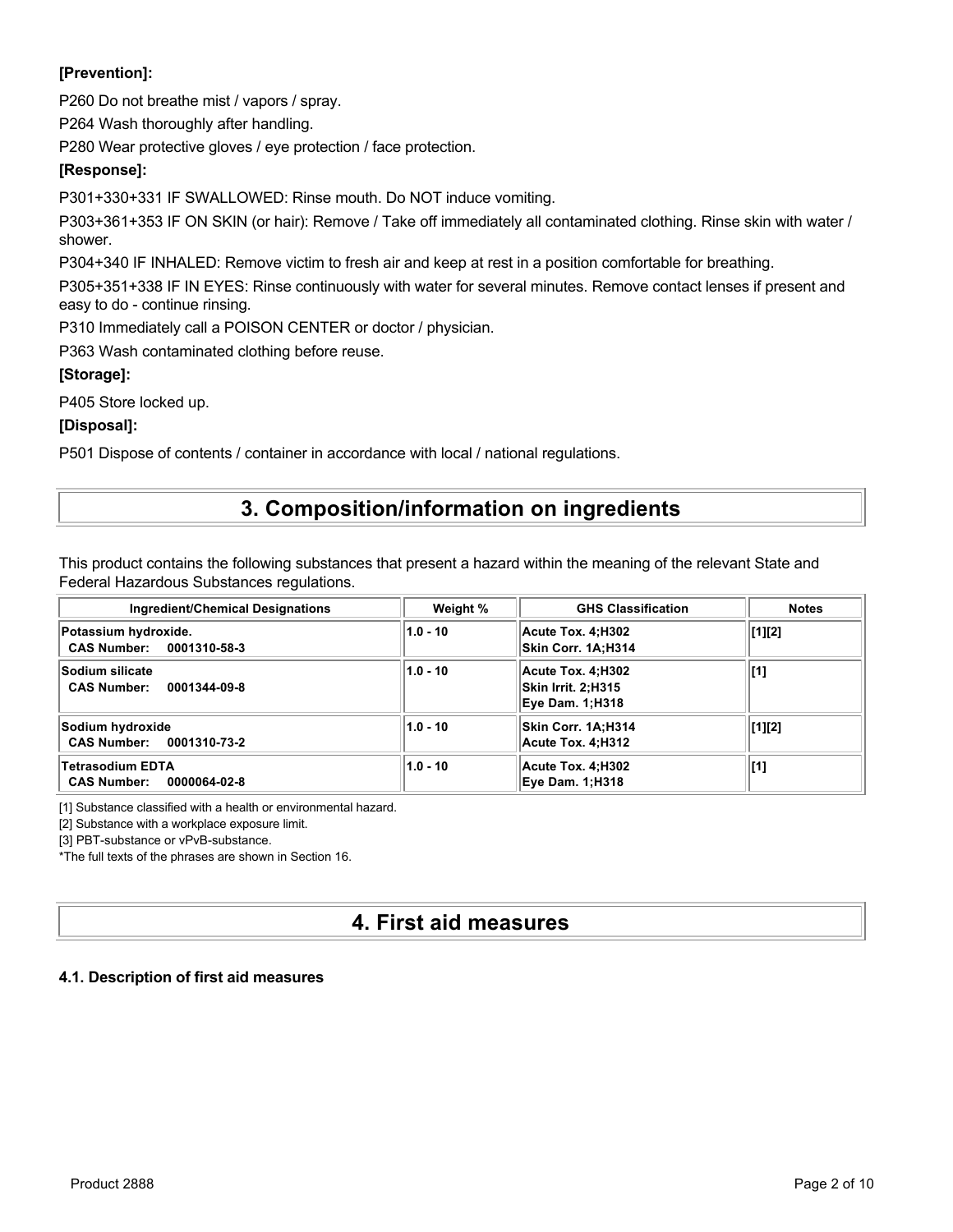| General           | Move victim to fresh air.<br>Call 911 or emergency medical service if deemed necessary.<br>Give artificial respiration if victim is not breathing.                                                                                                                                                                                                                                        |
|-------------------|-------------------------------------------------------------------------------------------------------------------------------------------------------------------------------------------------------------------------------------------------------------------------------------------------------------------------------------------------------------------------------------------|
|                   | Do not use mouth-to-mouth method if victim ingested or inhaled the substance; give artificial<br>respiration with the aid of a pocket mask equipped with a one-way valve or other proper<br>respiratory medical device.                                                                                                                                                                   |
|                   | Administer oxygen if breathing is difficult.                                                                                                                                                                                                                                                                                                                                              |
|                   | Remove and isolate contaminated clothing and shoes.                                                                                                                                                                                                                                                                                                                                       |
|                   | In case of contact with substance, immediately flush skin or eyes with running water for at<br>least 20 minutes.                                                                                                                                                                                                                                                                          |
|                   | For minor skin contact, avoid spreading material on unaffected skin.                                                                                                                                                                                                                                                                                                                      |
|                   | Keep victim warm and quiet.                                                                                                                                                                                                                                                                                                                                                               |
|                   | Effects of exposure (inhalation, ingestion or skin contact) to substance may be delayed.<br>Ensure that medical personnel are aware of the material(s) involved and take precautions to<br>protect themselves.                                                                                                                                                                            |
| <b>Inhalation</b> | Move victim to fresh air. Call emergency medical care. Apply artificial respiration if victim is<br>not breathing. Do not use mouth-to-mouth method if victim ingested or inhaled the<br>substance; induce artificial respiration with the aid of a pocket mask equipped with a one-way<br>valve or other proper respiratory medical device. Administer oxygen if breathing is difficult. |
| <b>Eyes</b>       | Irrigate copiously with clean water for at least 15 minutes, holding the eyelids apart and seek<br>medical attention.                                                                                                                                                                                                                                                                     |
| <b>Skin</b>       | Remove contaminated clothing. Wash skin thoroughly with soap and water or use a<br>recognized skin cleanser.                                                                                                                                                                                                                                                                              |
| Ingestion         | Do NOT induce vomiting. Rinse mouth and slowly drink several glasses of water. Call a<br>physician. Do NOT give anything by mouth to an unconscious or convulsing person.                                                                                                                                                                                                                 |
|                   | 4.2. Most important symptoms and effects, both acute and delayed                                                                                                                                                                                                                                                                                                                          |
| <b>Overview</b>   | Effects of exposure (inhalation, ingestion or skin contact) to substance may be delayed. See<br>section 2 for further details.                                                                                                                                                                                                                                                            |
| <b>Eyes</b>       | Causes serious eye damage.                                                                                                                                                                                                                                                                                                                                                                |
| <b>Skin</b>       | Causes severe skin burns and eye damage.                                                                                                                                                                                                                                                                                                                                                  |
|                   |                                                                                                                                                                                                                                                                                                                                                                                           |

# **5. Fire-fighting measures**

### **5.1. Extinguishing media**

Use standard fire fighting media on surrounding materials including water spray, foam, and carbon dioxide. (Do not use dry chemical extinguisher containing ammonium compounds.)

### **5.2. Special hazards arising from the substance or mixture**

Hazardous decomposition: Potassium oxides

Do not breathe mist / vapors / spray.

### **5.3. Advice for fire-fighters**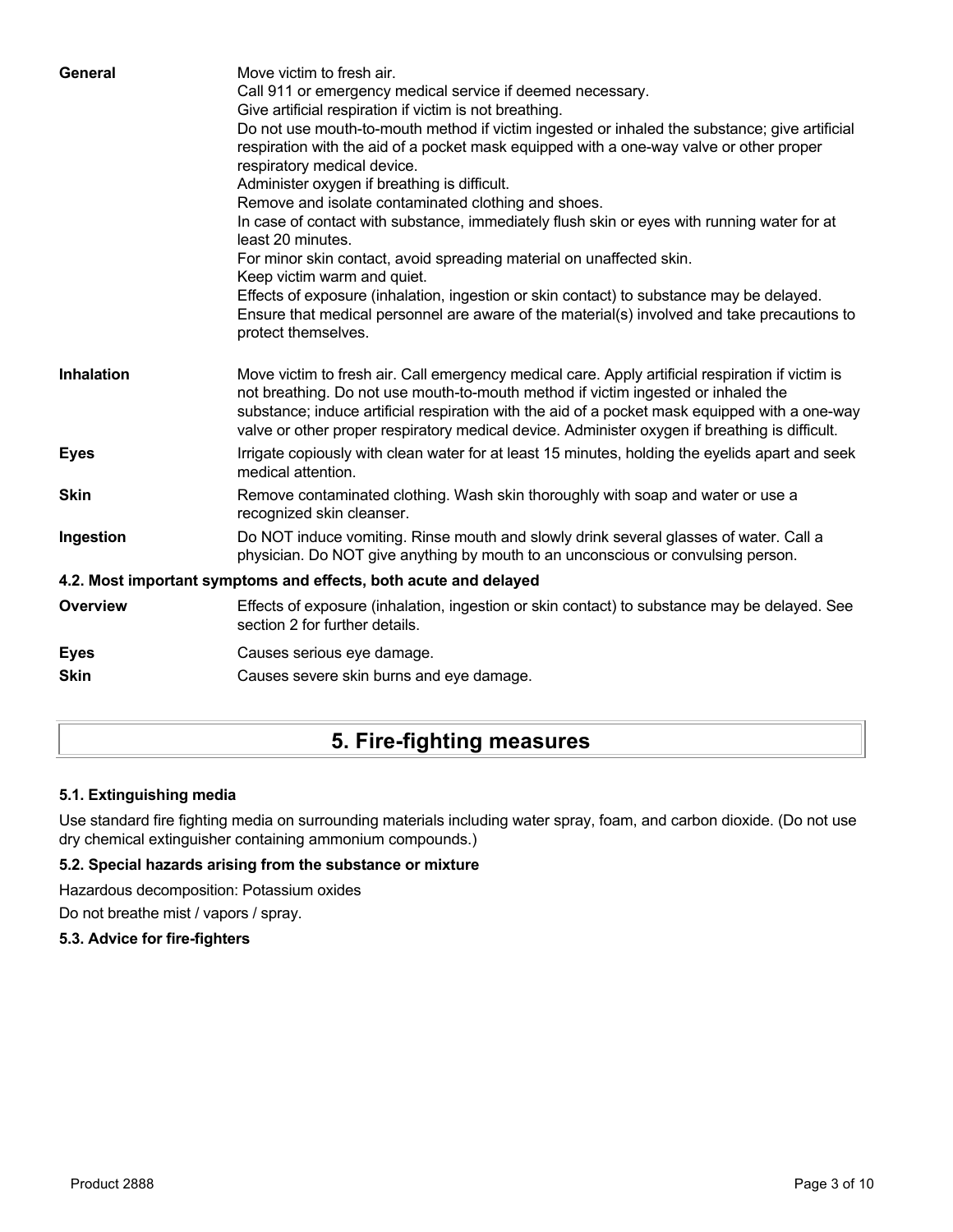Wear positive pressure self-contained breathing apparatus (SCBA).

Wear chemical protective clothing that is specifically recommended by the manufacturer. It may provide little or no thermal protection.

Non-combustible, substance itself does not burn but may decompose upon heating to produce corrosive and/or toxic fumes.

Some are oxidizers and may ignite combustibles (wood, paper, oil, clothing, etc.).

Contact with metals may evolve flammable hydrogen gas.

Containers may explode when heated.

**TOXIC**; inhalation, ingestion or skin contact with material may cause severe injury or death.

Contact with molten substance may cause severe burns to skin and eyes.

Avoid any skin contact.

Effects of contact or inhalation may be delayed.

Fire may produce irritating, corrosive and/or toxic gases.

Runoff from fire control or dilution water may be corrosive and/or toxic and cause pollution.

**ERG Guide No.** 154

## **6. Accidental release measures**

#### **6.1. Personal precautions, protective equipment and emergency procedures**

ELIMINATE all ignition sources (no smoking, flares, sparks or flames in immediate area).

Do not touch damaged containers or spilled material unless wearing appropriate protective clothing.

Stop leak if you can do it without risk.

Prevent entry into waterways, sewers, basements or confined areas.

Absorb or cover with dry earth, sand or other non-combustible material and transfer to containers.

DO NOT GET WATER INSIDE CONTAINERS.

#### **6.2. Environmental precautions**

Do not allow spills to enter drains or waterways.

Use good personal hygiene practices. Wash hands before eating, drinking, smoking or using toilet. Promptly remove soiled clothing and wash thoroughly before reuse.

#### **6.3. Methods and material for containment and cleaning up**

Keep unauthorized personnel away. Stay upwind. Keep out of low areas. Ventilate enclosed areas.

## **7. Handling and storage**

#### **7.1. Precautions for safe handling**

See section 2 for further details. - [Prevention]:

#### **7.2. Conditions for safe storage, including any incompatibilities**

Containers should be stored in a cool, dry, well-ventilated area. Exercise due caution to prevent damage to or leakage from the container. Keep containers closed when not in use.

Incompatible materials: Incompatible with strong oxidizers, leather and halogenated compounds. Product will react with 'soft' metals such as aluminum, tin, magnesium, and zinc releasing flammable hydrogen gas.

See section 2 for further details. - [Storage]:

#### **7.3. Specific end use(s)**

No data available.

## **8. Exposure controls and personal protection**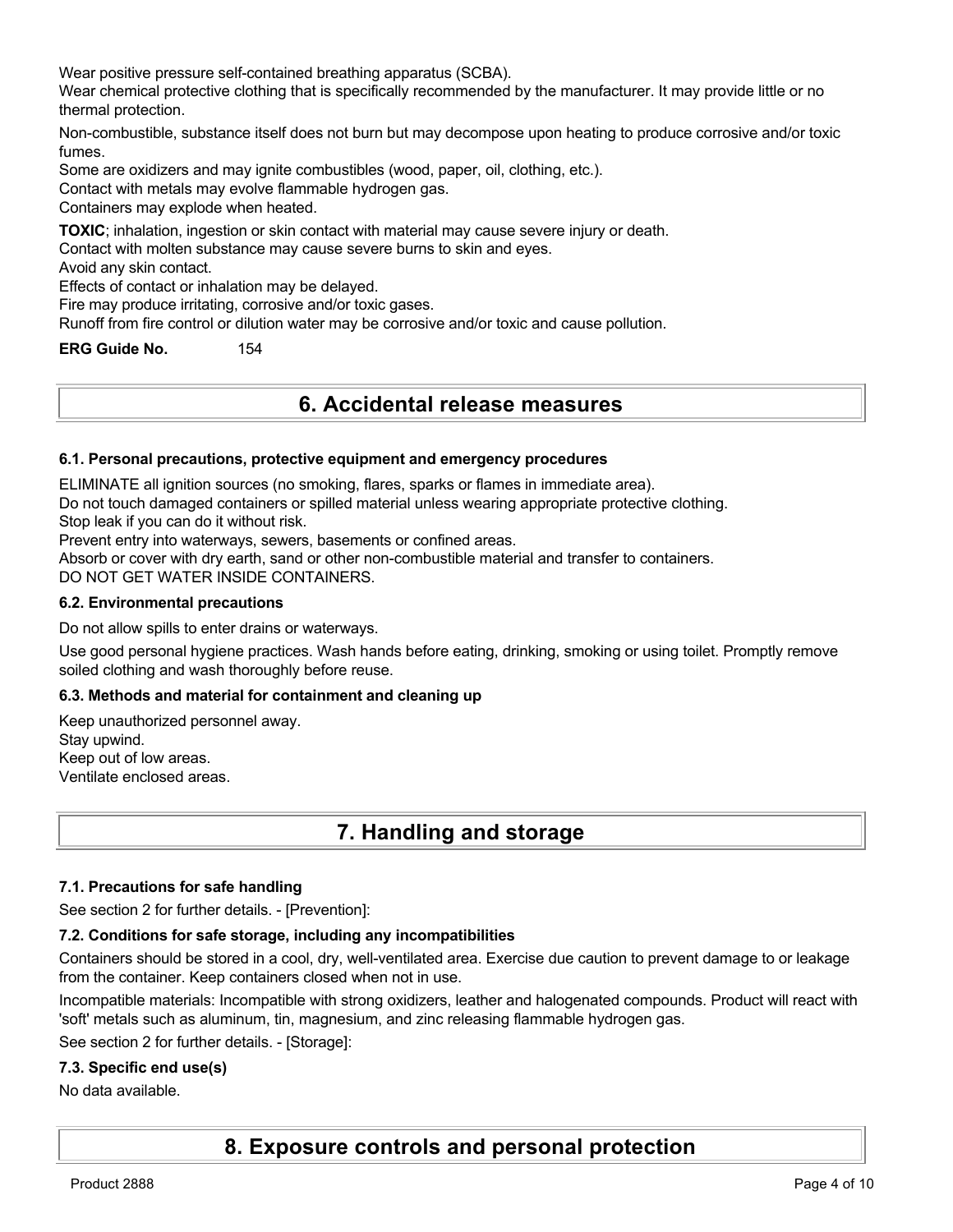#### **8.1. Control parameters**

## **Exposure CAS No. Ingredient Source Value** 0000064-02-8 Tetrasodium EDTA  $\parallel$ OSHA  $\parallel$ No Established Limit  $ACGH$   $No$  Established Limit  $\vert$ NIOSH  $\vert$ No Established Limit  $\vert$ Supplier  $\vert$  No Established Limit 0001310-58-3 Potassium hydroxide. COSHA No Established Limit  $|ACGH|$   $|Ceiling: 2 mg/m3$  $\vert$ NIOSH  $\vert$ C 2 mg/m3 Supplier  $\|$ No Established Limit  $\vert$ 0001310-73-2  $\vert$ Sodium hydroxide  $\vert$ OSHA  $\vert$ TWA 2 mg/m3  $ACGH$   $Ceiling: 2 mg/m3$  $\vert$ NIOSH  $\vert$ C 2 mg/m3  $\vert$ Supplier  $\vert$  No Established Limit 0001344-09-8 Sodium silicate COSHA No Established Limit  $|$ ACGIH  $|$ No Established Limit  $\vert$ NIOSH  $\vert$ No Established Limit  $\vert$ Supplier  $\vert$  No Established Limit

#### **Carcinogen Data**

| CAS No.      | Ingredient              | Source      | Value                                                              |
|--------------|-------------------------|-------------|--------------------------------------------------------------------|
| 0000064-02-8 | <b>Tetrasodium EDTA</b> | OSHA        | Select Carcinogen: No                                              |
|              |                         | <b>NTP</b>  | Known: No: Suspected: No                                           |
|              |                         | <b>IARC</b> | Group 1: No: Group 2a: No: Group 2b: No: Group 3: No: Group 4: No: |
| 0001310-58-3 | Potassium hydroxide.    | OSHA        | Select Carcinogen: No                                              |
|              |                         | <b>NTP</b>  | Known: No: Suspected: No                                           |
|              |                         | <b>IARC</b> | Group 1: No; Group 2a: No; Group 2b: No; Group 3: No; Group 4: No; |
| 0001310-73-2 | Sodium hydroxide        | OSHA        | Select Carcinogen: No                                              |
|              |                         | <b>NTP</b>  | Known: No: Suspected: No                                           |
|              |                         | <b>IARC</b> | Group 1: No: Group 2a: No: Group 2b: No: Group 3: No: Group 4: No: |
| 0001344-09-8 | Sodium silicate         | OSHA        | Select Carcinogen: No                                              |
|              |                         | NTP         | Known: No; Suspected: No                                           |
|              |                         | <b>IARC</b> | Group 1: No: Group 2a: No: Group 2b: No: Group 3: No: Group 4: No: |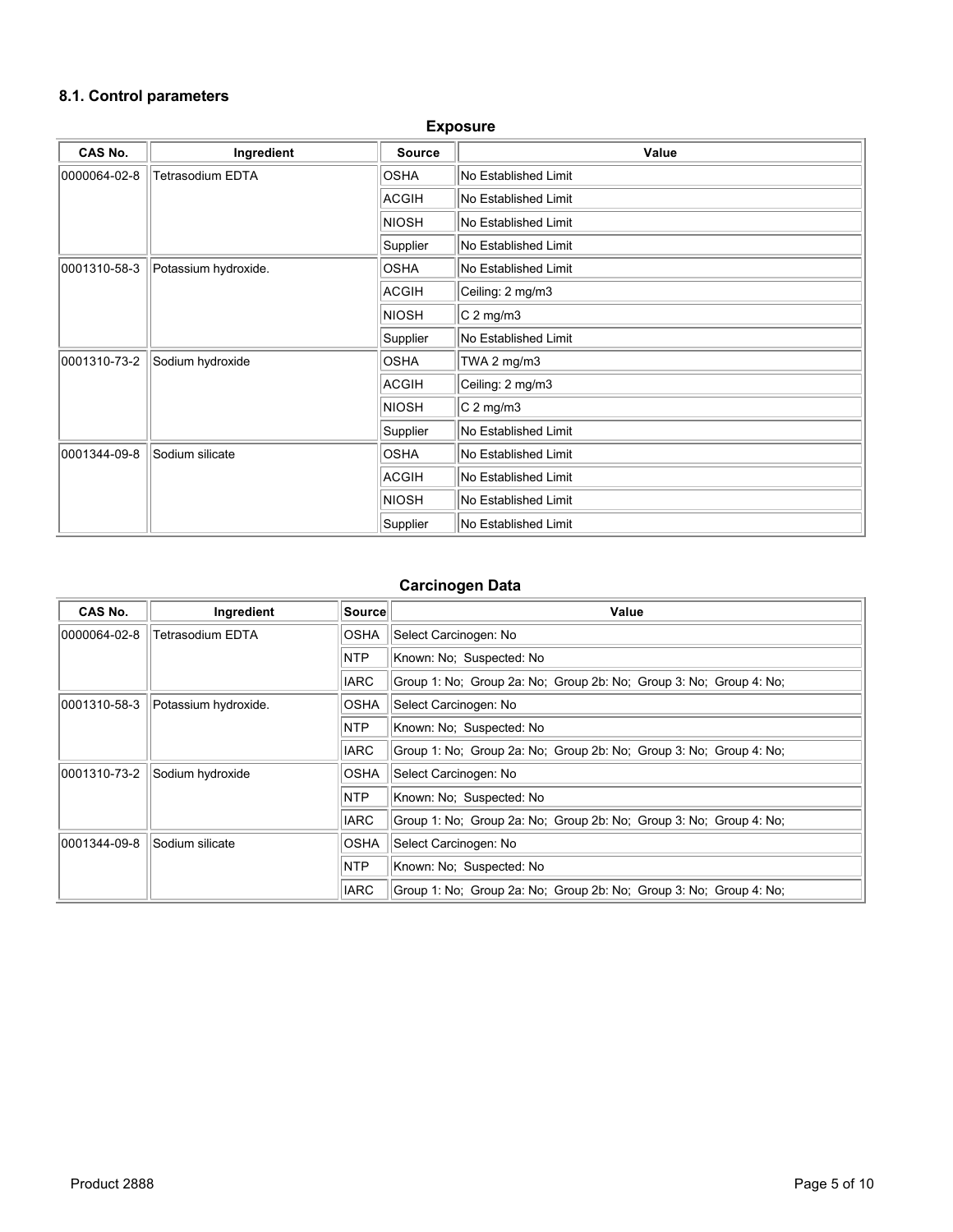### **8.2. Exposure controls**

| <b>Respiratory</b>          | Use NIOSH/MSHA approved respirator, following manufacturer's recommendations when<br>concentrations exceed permissible exposure limits.                                                                                                                                                                                                |
|-----------------------------|----------------------------------------------------------------------------------------------------------------------------------------------------------------------------------------------------------------------------------------------------------------------------------------------------------------------------------------|
| <b>Eyes</b>                 | Wear safety glasses with side shields to protect the eyes. An eye wash station is suggested<br>as a good workplace practice.                                                                                                                                                                                                           |
| <b>Skin</b>                 | Chemical resistant clothing such as coveralls/apron boots should be worn. Wear gloves.<br>Gloves must be resistant to corrosive materials. Nitrile or PVC gloves are suitable. Do not<br>use cotton or leather gloves.                                                                                                                 |
| <b>Engineering Controls</b> | Provide adequate ventilation. Where reasonably practicable this should be achieved by the<br>use of local exhaust ventilation and good general extraction. If these are not sufficient to<br>maintain concentrations of particulates and any vapor below occupational exposure limits<br>suitable respiratory protection must be worn. |
| <b>Other Work Practices</b> | Use good personal hygiene practices. Wash hands before eating, drinking, smoking or using<br>toilet. Promptly remove soiled clothing and wash thoroughly before reuse.                                                                                                                                                                 |

See section 2 for further details. - [Prevention]:

# **9. Physical and chemical properties**

| Appearance                                         | Dark Thin liquid                           |
|----------------------------------------------------|--------------------------------------------|
| Odor                                               | Mild                                       |
| <b>Odor threshold</b>                              | Not Measured                               |
| рH                                                 | $13.2 - 14.0$                              |
| Melting point / freezing point                     | Not Measured                               |
| Initial boiling point and boiling range            | $>212$ deg F                               |
| <b>Flash Point</b>                                 | >200 degrees F PMCC (non-flammable)        |
| Evaporation rate (Ether = 1)                       | 0.33                                       |
| <b>Flammability (solid, gas)</b>                   | Not Applicable                             |
| Upper/lower flammability or explosive<br>limits    | Lower Explosive Limit: Not Measured        |
|                                                    | <b>Upper Explosive Limit: Not Measured</b> |
| Vapor pressure (Pa)                                | Not Determined                             |
| <b>Vapor Density</b>                               | Not Determined                             |
| <b>Specific Gravity</b>                            | 1.069 - 1.091                              |
| <b>Solubility in Water</b>                         | Not Measured                               |
| Partition coefficient n-octanol/water (Log<br>Kow) | Not Measured                               |
| <b>Auto-ignition temperature</b>                   | Not Measured                               |
| <b>Decomposition temperature</b>                   | Not Measured                               |
| <b>Viscosity (cSt)</b>                             | Not Measured                               |
| <b>Foaming</b>                                     | Moderate                                   |
|                                                    |                                            |
| 9.2. Other information                             |                                            |

# **10. Stability and reactivity**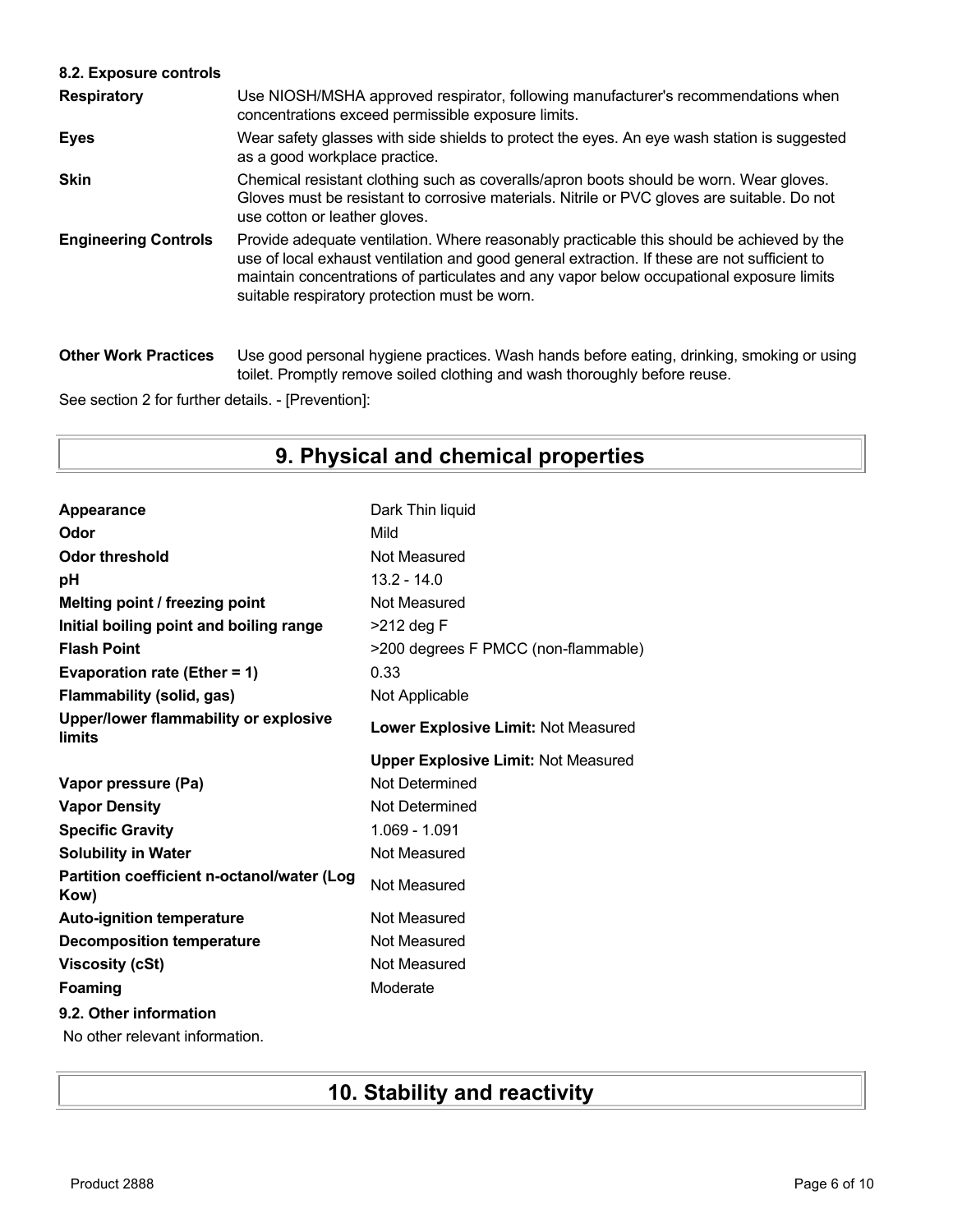#### **10.1. Reactivity**

Hazardous Polymerization will not occur.

#### **10.2. Chemical stability**

Stable under normal circumstances.

#### **10.3. Possibility of hazardous reactions**

Incompatible with strong oxidizers, leather and halogenated compounds. Product will react with 'soft' metals such as aluminum, tin, magnesium, and zinc releasing flammable hydrogen gas.

#### **10.4. Conditions to avoid**

Excessive heat and open flame.

Sealed containers may develop explosive pressures under fire conditions. Use water to cool containers exposed to fire.

#### **10.5. Incompatible materials**

Incompatible with strong oxidizers, leather and halogenated compounds. Product will react with 'soft' metals such as aluminum, tin, magnesium, and zinc releasing flammable hydrogen gas.

#### **10.6. Hazardous decomposition products**

Potassium oxides

# **11. Toxicological information**

#### **Acute toxicity**

| Ingredient                         | Oral LD50,<br>mg/kg                  | Skin LD50,<br>mg/kg                  | Inhalation<br>Vapor LD50,<br>mg/L/4hr | <b>Inhalation</b><br>∣Dust/Mist LD50.∣<br>mg/L/4hr | Inhalation<br>Gas LD50,<br>ppm |
|------------------------------------|--------------------------------------|--------------------------------------|---------------------------------------|----------------------------------------------------|--------------------------------|
| Potassium hydroxide. - (1310-58-3) | 365.00, Rat -<br>Category: 4         | No data<br>available                 | No data<br>available                  | No data available                                  | No data<br>available           |
| Sodium silicate - (1344-09-8)      | >2,000.00, Rat -<br>Category: 5      | No data<br>available                 | No data<br>available                  | No data available                                  | No data<br>available           |
| Sodium hydroxide - (1310-73-2)     | 6,600.00,<br>Mouse -<br>Category: NA | 1.350.00.<br>Rabbit -<br>Category: 4 | 600.00, Mouse<br>- Category: NA       | No data availablel                                 | No data<br>available           |
| Tetrasodium EDTA - (64-02-8)       | .000.00, Rat -<br>Category: 4        | No data<br>available                 | No data<br>available                  | No data available                                  | No data<br>available           |

Note: When no route specific LD50 data is available for an acute toxin, the converted acute toxicity point estimate was used in the calculation of the product's ATE (Acute Toxicity Estimate).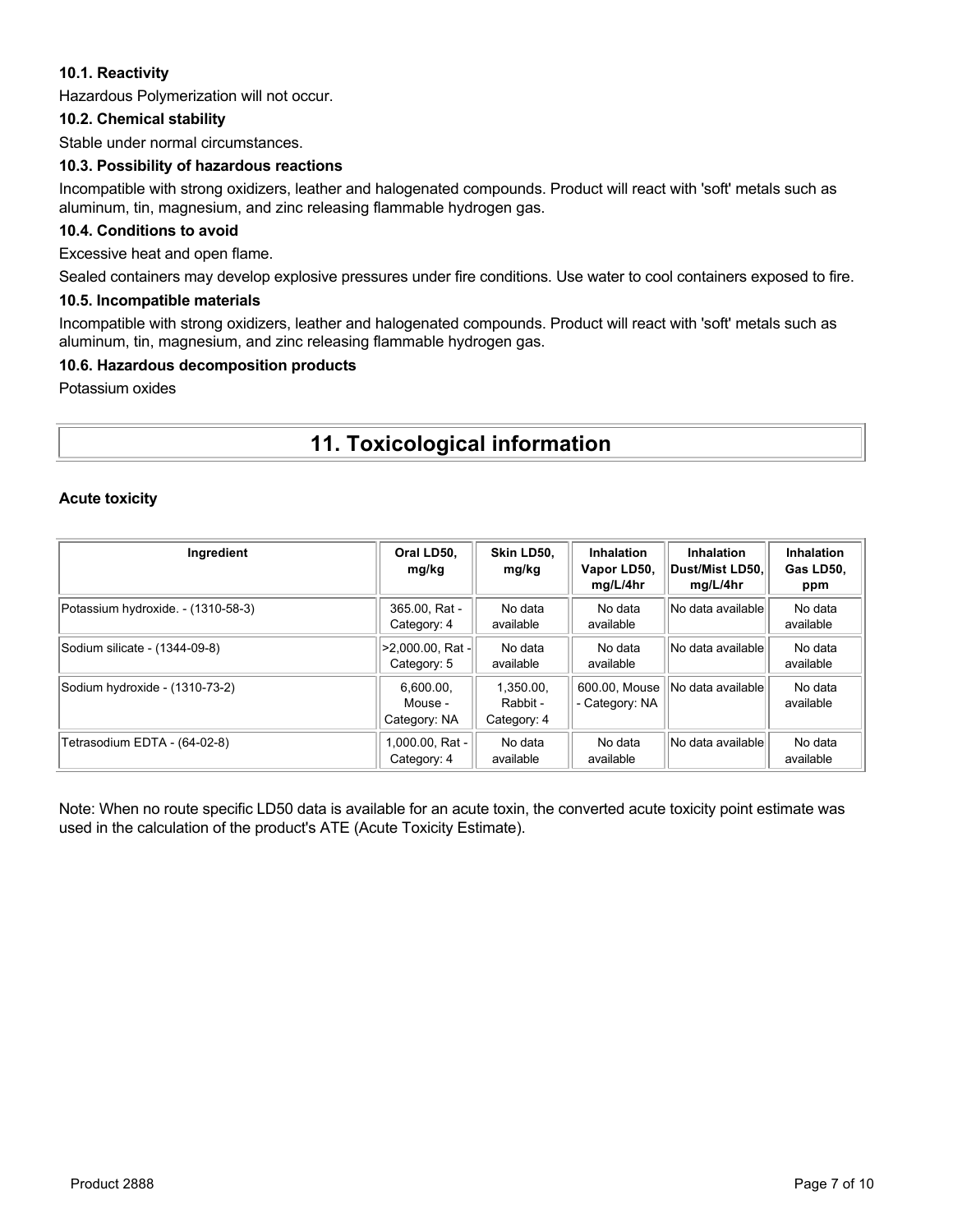| <b>Classification</b>         | Category | <b>Hazard Description</b>                |
|-------------------------------|----------|------------------------------------------|
| Acute toxicity (oral)         |          | Not Applicable                           |
| Acute toxicity (dermal)       |          | Not Applicable                           |
| Acute toxicity (inhalation)   |          | Not Applicable                           |
| Skin corrosion/irritation     | 1B       | Causes severe skin burns and eye damage. |
| Serious eye damage/irritation |          | Causes serious eye damage.               |
| Respiratory sensitization     |          | Not Applicable                           |
| Skin sensitization            |          | Not Applicable                           |
| Germ cell mutagenicity        |          | Not Applicable                           |
| Carcinogenicity               |          | Not Applicable                           |
| Reproductive toxicity         |          | Not Applicable                           |
| STOT-single exposure          |          | Not Applicable                           |
| STOT-repeated exposure        |          | Not Applicable                           |
| Aspiration hazard             |          | Not Applicable                           |

# **12. Ecological information**

### **12.1. Toxicity**

No additional information provided for this product. See Section 3 for chemical specific data. **Aquatic Ecotoxicity**

| Ingredient                         | 96 hr LC50 fish,<br>mg/l       | 48 hr EC50 crustacea,<br>mg/l | ErC50 algae,<br>mg/l                       |
|------------------------------------|--------------------------------|-------------------------------|--------------------------------------------|
| Potassium hydroxide. - (1310-58-3) | Not Available                  | Not Available                 | Not Available                              |
| Sodium silicate - (1344-09-8)      | 301.00, Lepomis<br>macrochirus | 216.00, Daphnia magna         | Not Available                              |
| Sodium hydroxide - (1310-73-2)     | 196.00, Poecilia reticulata    | 40.38, Ceriodaphnia<br>dubia  | Not Available                              |
| Tetrasodium EDTA - (64-02-8)       | 486.00, Lepomis<br>macrochirus | 610.00, Daphnia magna         | 100.00 (72 hr), Scenedesmus<br>subspicatus |

### **12.2. Persistence and degradability**

There is no data available on the preparation itself.

### **12.3. Bioaccumulative potential**

Not Measured

#### **12.4. Mobility in soil**

No data available.

### **12.5. Results of PBT and vPvB assessment**

This product contains no PBT/vPvB chemicals.

### **12.6. Other adverse effects**

No data available.

# **13. Disposal considerations**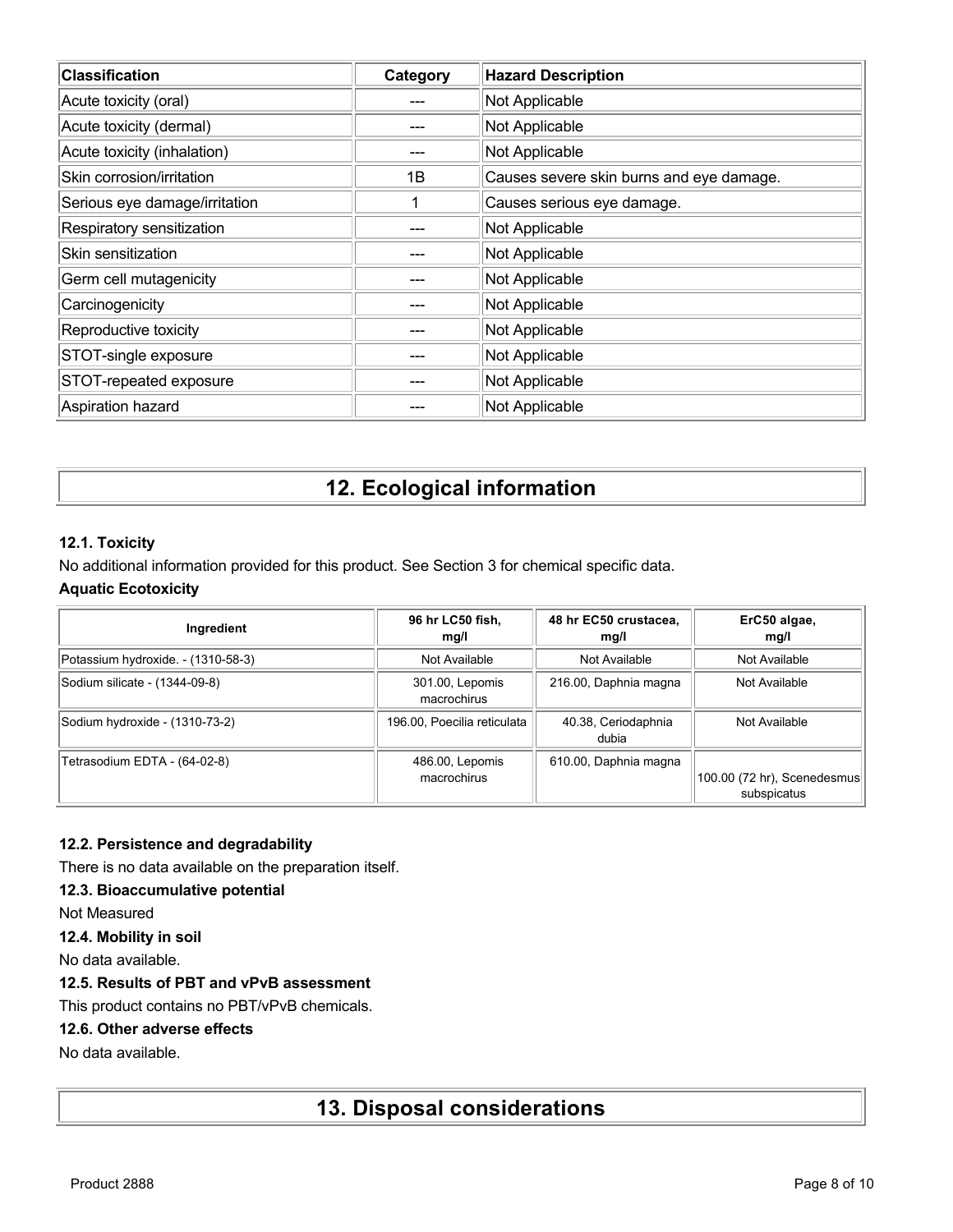### **13.1. Waste treatment methods**

Observe all federal, state and local regulations when disposing of this substance.

# **14. Transport information**

**NA1760** 

|  |  |  | 14.1. UN number |
|--|--|--|-----------------|
|--|--|--|-----------------|

**14.3. Transport hazard class(es)** 8

**14.2. UN proper shipping name** Compound, Cleaning, Liquid, (Potassium Hydroxide) **14.4. Packing group III** 

# **15. Regulatory information**

| <b>Regulatory Overview</b>                                                        | The regulatory data in Section 15 is not intended to be all-inclusive, only selected regulations<br>are represented. |
|-----------------------------------------------------------------------------------|----------------------------------------------------------------------------------------------------------------------|
| <b>Toxic Substance</b><br><b>Control Act (TSCA)</b>                               | All components of this material are either listed or exempt from listing on the TSCA Inventory.                      |
| <b>WHMIS Classification</b>                                                       | D <sub>2</sub> B <sub>E</sub>                                                                                        |
| <b>US EPA Tier II Hazards</b>                                                     | Fire: No                                                                                                             |
|                                                                                   | <b>Sudden Release of Pressure: No</b>                                                                                |
|                                                                                   | <b>Reactive: No</b>                                                                                                  |
|                                                                                   | Immediate (Acute): Yes                                                                                               |
|                                                                                   | Delayed (Chronic): No                                                                                                |
| EPCRA 311/312 Chemicals and RQs (lbs):                                            |                                                                                                                      |
| Potassium hydroxide.                                                              | (1,000.00)                                                                                                           |
| Sodium hydroxide                                                                  | (1,000.00)                                                                                                           |
| <b>EPCRA 302 Extremely Hazardous:</b><br>(No Product Ingredients Listed)          |                                                                                                                      |
| <b>EPCRA 313 Toxic Chemicals:</b><br>(No Product Ingredients Listed)              |                                                                                                                      |
| Proposition 65 - Carcinogens (>0.0%):<br>(No Product Ingredients Listed)          |                                                                                                                      |
| Proposition 65 - Developmental Toxins (>0.0%):<br>(No Product Ingredients Listed) |                                                                                                                      |
| Proposition 65 - Female Repro Toxins (>0.0%):<br>(No Product Ingredients Listed)  |                                                                                                                      |
| Proposition 65 - Male Repro Toxins (>0.0%):<br>(No Product Ingredients Listed)    |                                                                                                                      |
| N.J. RTK Substances (>1%):                                                        |                                                                                                                      |
| Potassium hydroxide.                                                              |                                                                                                                      |
| Sodium hydroxide                                                                  |                                                                                                                      |
| Penn RTK Substances (>1%):                                                        |                                                                                                                      |
| Potassium hydroxide.                                                              |                                                                                                                      |
| Sodium hydroxide                                                                  |                                                                                                                      |